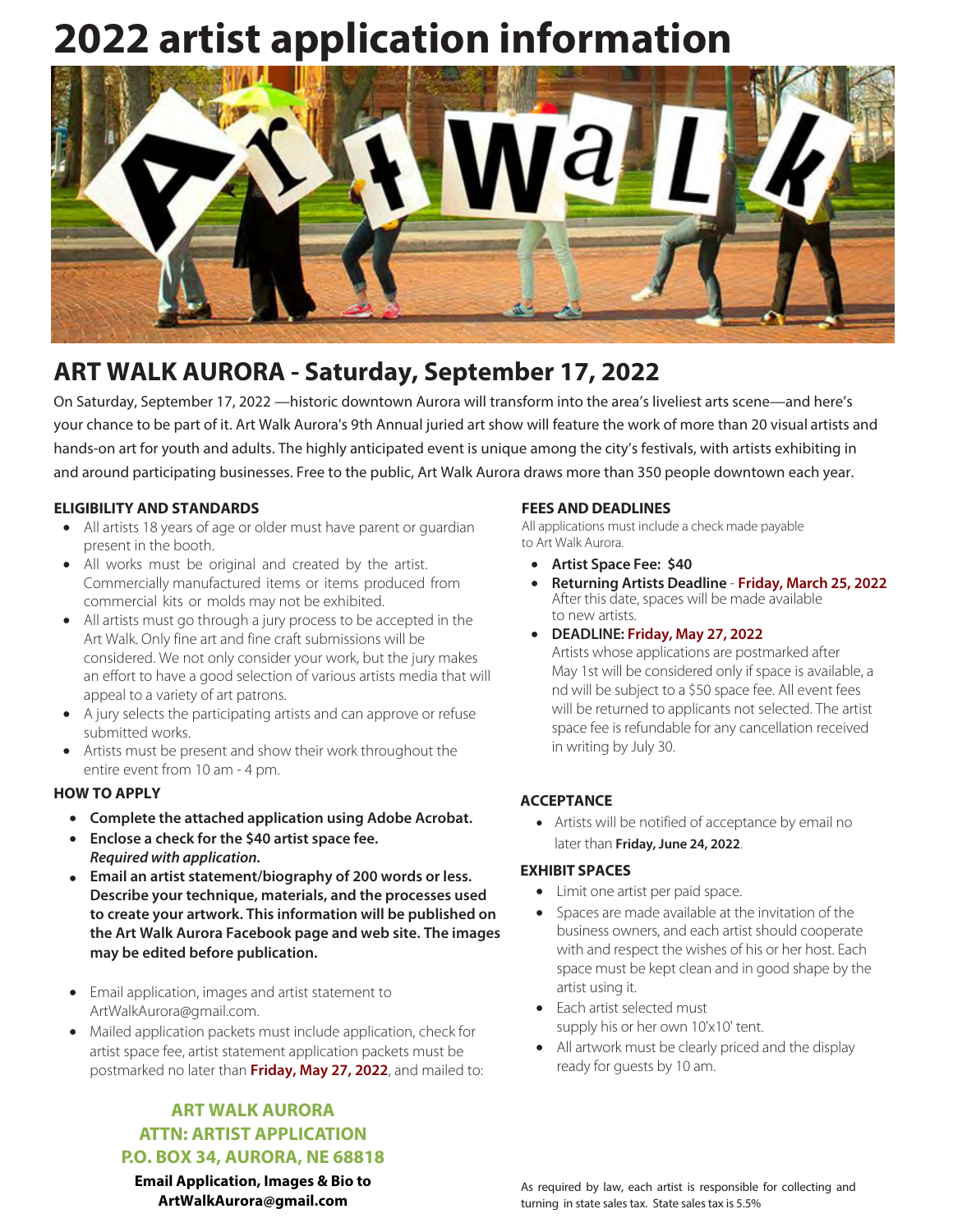# artist application 2022



#### RETURNING ARTIST DEADLINE: Friday, March 25, 2022 (After this date spaces will be available to new artists.)

DEADLINE: Friday, May 27, 2022

**MAIL Application & \$40 Space Fee to ART WALK AURORA ATTN: ARTIST APPLICATION** P.O. BOX 34, AURORA, NE 68818

Email Application, Images & Bio to ArtWalkAurora@gmail.com.

#### **ARTIST CONTACT INFORMATION** (you may fill this form out by using Adobe Acrobat)

| NAME_                                                                                                                                                                                                                              |                                  |                |                            |
|------------------------------------------------------------------------------------------------------------------------------------------------------------------------------------------------------------------------------------|----------------------------------|----------------|----------------------------|
|                                                                                                                                                                                                                                    |                                  |                |                            |
|                                                                                                                                                                                                                                    |                                  |                |                            |
| WEB SITE <b>Example 2018</b> The SITE STATE AND THE SITE OF A STATE OF A STATE OF A STATE OF A STATE OF A STATE OF A STATE OF A STATE OF A STATE OF A STATE OF A STATE OF A STATE OF A STATE OF A STATE OF A STATE OF A STATE OF A |                                  |                |                            |
| SOCIAL MEDIA                                                                                                                                                                                                                       |                                  |                |                            |
|                                                                                                                                                                                                                                    |                                  |                |                            |
| <b>MEDIUM</b>                                                                                                                                                                                                                      |                                  |                |                            |
| Ceramics Digital Art DDrawing Fiber Glass DJewelry DLeather DMetal DMixed Media DPainting DPhotography                                                                                                                             |                                  |                |                            |
| Printmaking Sculpture Watercolor/Gouache Wood Stained Glass G(other) please describe                                                                                                                                               |                                  |                |                            |
| If you currently exhibit in galleries, please list them:                                                                                                                                                                           |                                  |                |                            |
| If you have participated in Art Walk Aurora before, please mark the years: $2014 \cap 2015$                                                                                                                                        |                                  | $2016$ 2017 18 | $\sqrt{2019}$ 2020<br>2021 |
|                                                                                                                                                                                                                                    | O                                |                |                            |
| Will you be demonstrating your art technique? Yes OONoO                                                                                                                                                                            |                                  |                |                            |
| Are you interested in doing a Hands-On Art Experience for youth and adults?                                                                                                                                                        | Yes <sub>O</sub> No <sub>O</sub> |                |                            |
| <b>APPLICATIONS MUST INCLUDE THE FOLLOWING TO BE CONSIDERED:</b>                                                                                                                                                                   |                                  |                |                            |
| MAIL to Art Walk Aurora Artist Application, P.O. Box 34, Aurora, NE 68818                                                                                                                                                          |                                  |                |                            |
| Check made payable to Art Walk Aurora for \$40 mailed to Art Walk Aurora (required with application)                                                                                                                               |                                  |                |                            |
| <b>Artist Application</b>                                                                                                                                                                                                          |                                  |                |                            |
| Signed Artist Agreement                                                                                                                                                                                                            |                                  |                |                            |
| <b>EMAIL to ArtWalkAurora@gmail.com</b>                                                                                                                                                                                            |                                  |                |                            |
| Three high-resolution .jpg files of artwork                                                                                                                                                                                        |                                  |                |                            |
| Artist statement/biography, please use Word or copy into the email.                                                                                                                                                                |                                  |                |                            |
|                                                                                                                                                                                                                                    |                                  |                |                            |

More Information available at ArtWalkAurora.ORG